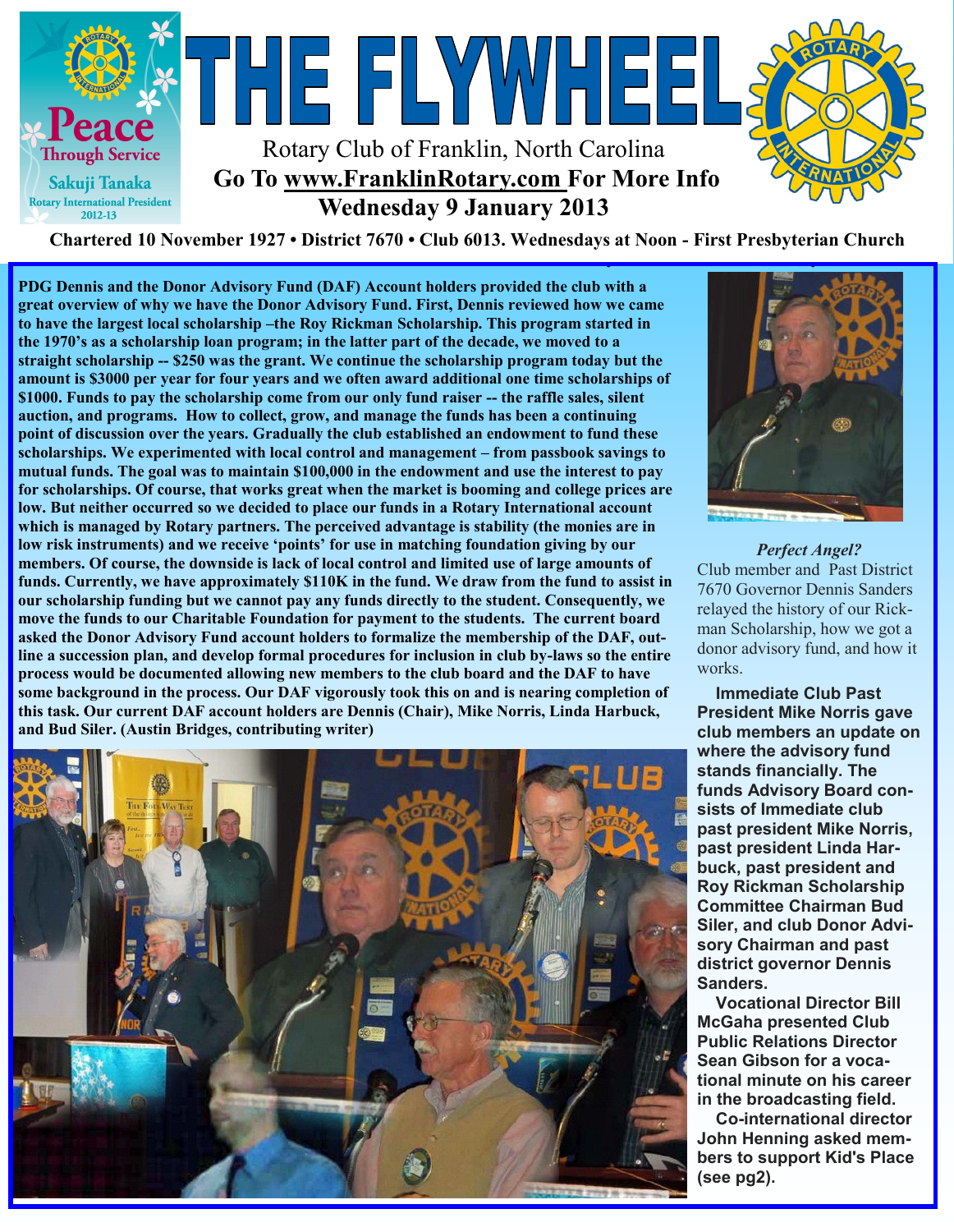

Rotary Club of Franklin, North Carolina **Go To www.FranklinRotary.com For More Info** 

HE FLYWHEE



**Wednesday 9 January 2013**

**Chartered 10 November 1927 • District 7670 • Club 6013. Wednesdays at Noon - First Presbyterian Church**

# **FOUR WAY TEST**

Thank all Rotarians who helped with this year's fall sessions of the 4 Way Test. The four sessions were a complete success at Macon Middle School. We will be continuing the tests in January-more details to come.

If you would like to volunteer and help make a difference in a young person's life, contact New Generations Director Susie Ledford at

susan.ledford1@frontier.com.



## **Kids Place**

Kids Place, a child advocacy center here in Macon County, is raising funds to meet a \$20,000 matching grant. There is a great need for their services which includes help for traumatized children. The deadline for the matching grant is January 31st. Rotarians John Henning and Gary Shields, both board members at Kids Place, have offered to do a matching grant up to \$500 raised by club members. The Rotary Club of Franklin will also match that \$500. Please make the checks out to the Kids Place and give them to either John Henning or Gary Shields or Lenny; mark your checks for Kids Place.

## **Norm Jones**

For those club members who may not been aware, Sgt. at Arms Norm Jones lost his battle with cancer on December 24<sup>th</sup>. Club members are encouraged to contact Norm's wife Belinda by phone or email to offer her encouragement during her time of grief.

## Shadow Program Needs You!

Our Rotary Club is working with Franklin High School and Macon Early College High School to provide a job shadowing/mentoring opportunity for high school students. This program would allow high school students to spend a day or part of a day shadowing a professional in a field of interest for the student.

We have willing and interested students. Now we need willing and interested Rotarians. Please tell Susan or Debbie W. if you have interest in participating in this program. Your only requirement is to share a little time and knowledge with a high school student who has an interest in your field.

We are beginning this month and finish in March, 2013. The exact day and time that you spend with the student will be determined by you, the student, and the teacher at school. You can offer to spend a couple of hours or an entire day allowing the student to "shadow" you at work observing and learning what "A Day in the Life of a **with all is all about.** 

Again, please consider this opportunity by emailing or call Susan or Debbie. They will follow up with you to provide more information and answer any questions. Email Rotarians Susan Gibbs at sgibbs@maconbank.com or Debbie Wallace at dwallace@maconbank.com.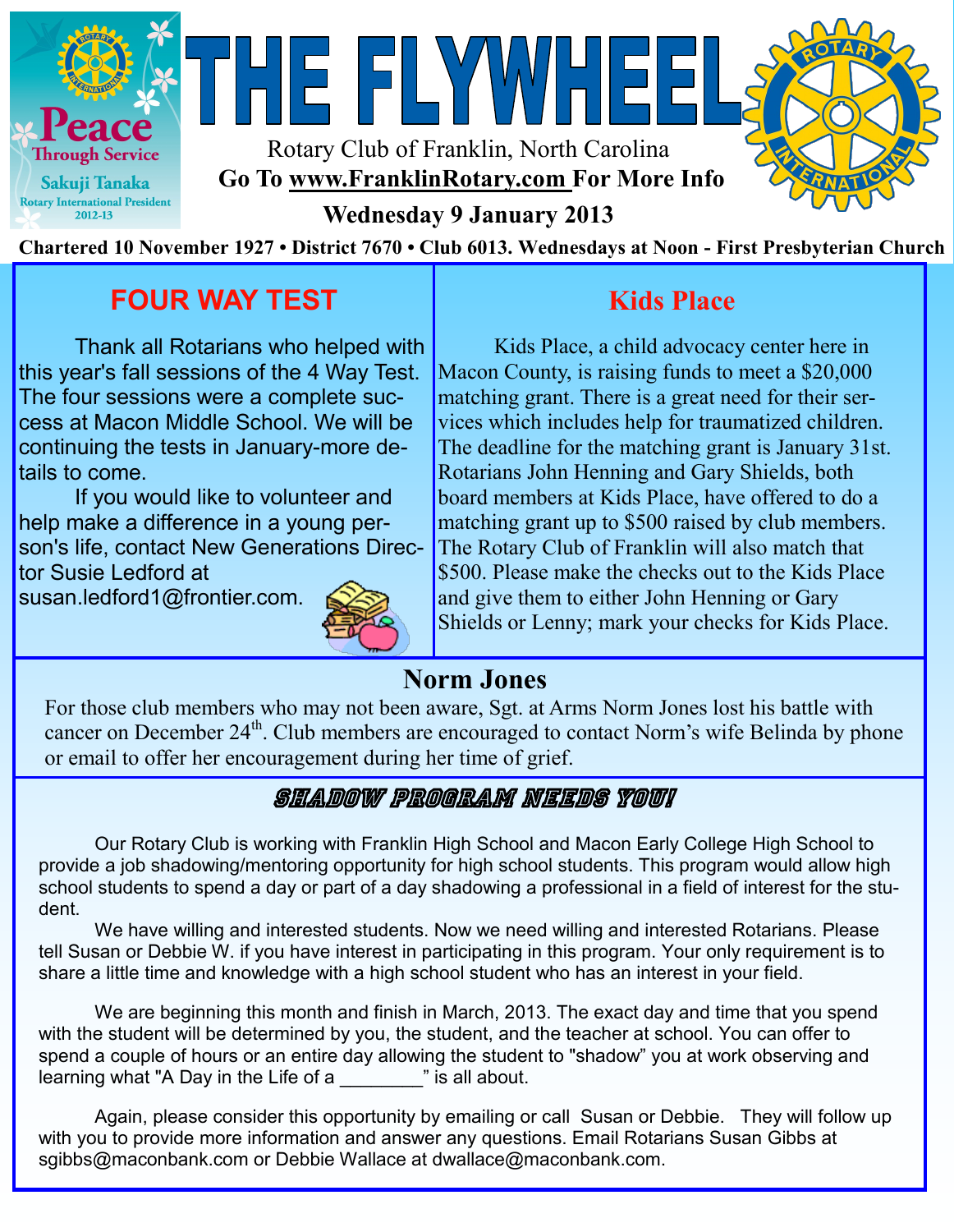



NHE FLYWHEE



## **Wednesday 9 January 2013**

**Chartered 10 November 1927 • District 7670 • Club 6013. Wednesdays at Noon - First Presbyterian Church**

## District Conference

The Rotary District 7670 Conference will be held April 5th through the 7th at the Embassy Suites Hotel in Concord, NC. If you are interested in attending this year, please see club President Gary for more information.

We expect several of you will be recognized at this fun event, it is a good time as well as a time to celebrate our community efforts.

**Congratulations to Stacy Guffey on his selection as team member on the Bridges to Prosperity project in Nicaragua!!!** 

## MEMBERSHIP MINUTE

Do you know someone who has heard of Rotary but has no idea what we do? Make a point to call them, stop by their workplace and bring them to a meeting. Finding new members and making them welcome is the job of everyone. For more information on membership, see club membership director Tom Harris or Tom James. A new member form is available on our club website homepage at www.franklinrotary.com. Just click on the "New Membership Proposal Form" under the "Membership Minute" section in the left hand column of the website.

Members Cindy Penland and Gary Tallent have resigned for job related reasons. They will be missed. We appreciate all they have done.

## **CLAYTON'S MUSINGS**

I may not always be right - - but I can sure sound like it. I'm too sexy for my hair - - that's why its not there. Teachers do what lawyers do, only with less pay, more judges and a tougher jury. There are three kinds of people in this world, those who are good at math and those who aren't.

## **Rotary Foundation**

The Rotary Foundation is a major part of making projects like Project Panama and the Community Care Clinic happen. The club is offering a dollar for dollar match if you contribute before the end of January 2013. The goal is for each Franklin Rotarian to donate at least \$100. Make your check to the Rotary Club of Franklin and give to Rotarian Lenny Jordan or Foundation Director Jim Garner. If you contribute online, BE SURE YOU MARK THE ANNUAL FUND BLOCK or the club does not get credit and please inform Jim that you contributed on-line.

#### **Polio Plus**

The Rotary Club of Franklin can get matching funds of \$1000 from an anonymous donor IF our MEMBERS contribute a total of \$1000 by February. POLIOPLUS is Rotary's continuing effort to eradicate Polio around the world. Please make your checks to the Rotary Club of Franklin and give to club champion Fred Berger or Treasurer Lenny.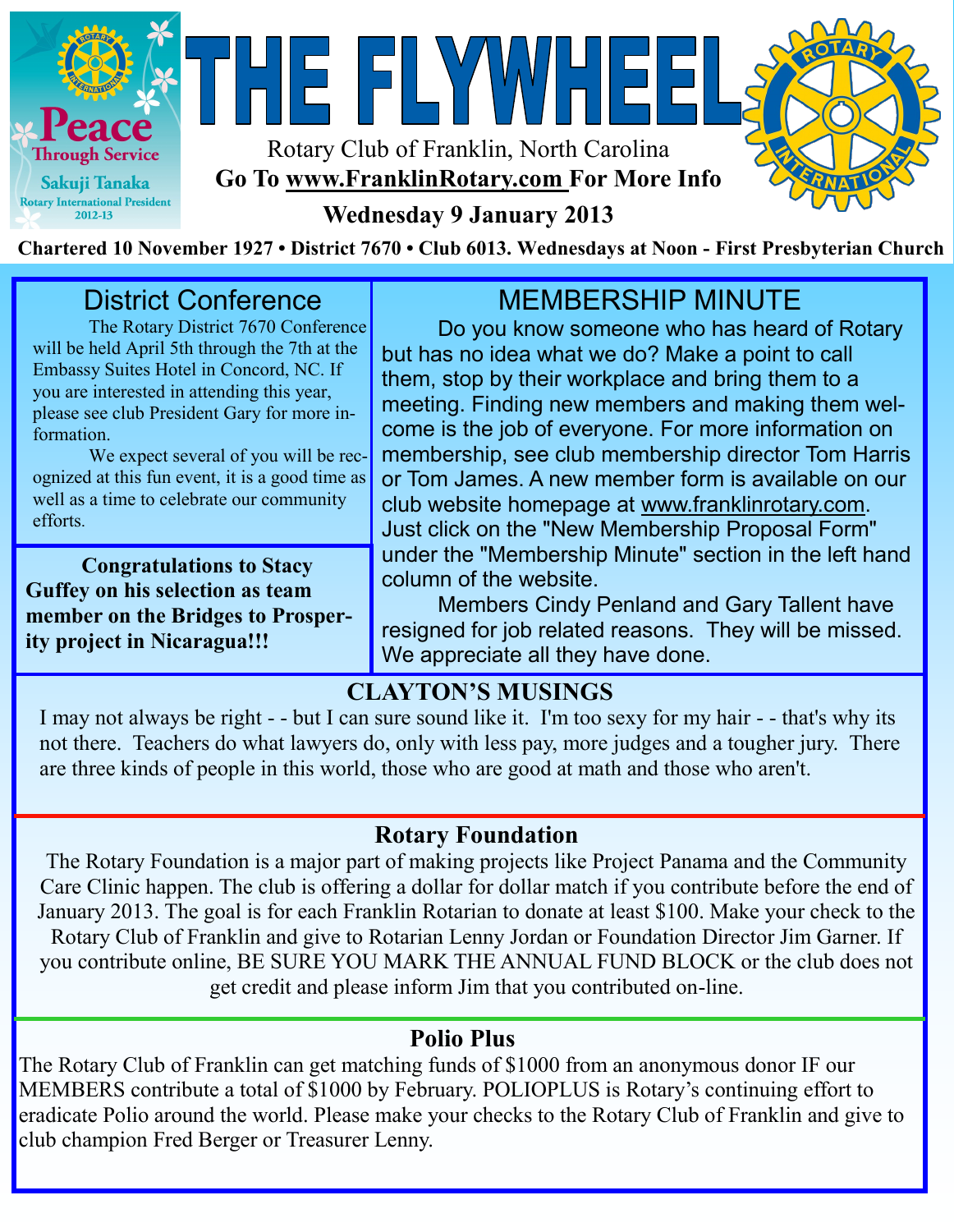

Rotary Club of Franklin, North Carolina **Go To www.FranklinRotary.com For More Info** 

THE FLYWHEE



**Wednesday 9 January 2013**

**Chartered 10 November 1927 • District 7670 • Club 6013. Wednesdays at Noon - First Presbyterian Church**

**Rotary Club Of Franklin** *2012-2013 Officers & Directors* **Frank Dean - District Governor Jody Cook - Assistant Governor Gary Dills - President Nancie Wilson - President Elect Susie Ledford - Vice President Fairley Pollock - Secretary Lenny Jordan/Bob Williamson - Treasurer Susie Ledford/Gary Shields - New Generations Bill McGaha/Demi Bray - Vocational Sandy Frazier/John Henning - International Nancie Wilson - Club Administration Vic Perry - Community Mike Norris - Past President Jim Garner/Fred Berger/Wayne Swank/Lori Hall-Foundation Sean Gibson/Austin Bridges/Dick Pritts - Public Relations Tom Harris/Tom James - Membership John Yermack - Future Vision Norm Jones - Sergeant-at-Arms Patsy Parker—Acting Sgt-at-Arms**

## January is Rotary Awareness **Month**

Help celebrate January as Rotary Awareness Month by educating ouselves and fellow members on the history of Rotary, Rotary Programs, or even how to raise the awareness of your club's projects in the community and worldwide. Ask members to share personal experiences that they have had where Rotary has had a direct or indirect effect. All Rotarians have a story that can be educational or inspiring and the new year is a great opportunity to renew Rotary Inspiration throughout the year. For more information on Rotary Awareness Month see President Gary.



#### **50/50 INFORMATION CARDS 4 — POT IS \$138**

James Fox had his lucky number drawn but did not find the ACE of diamonds so the pot rolls over to 16 January. Buy those tickets and win some pocket cash. **In January tickets are** 

**sold by Tom Coley**